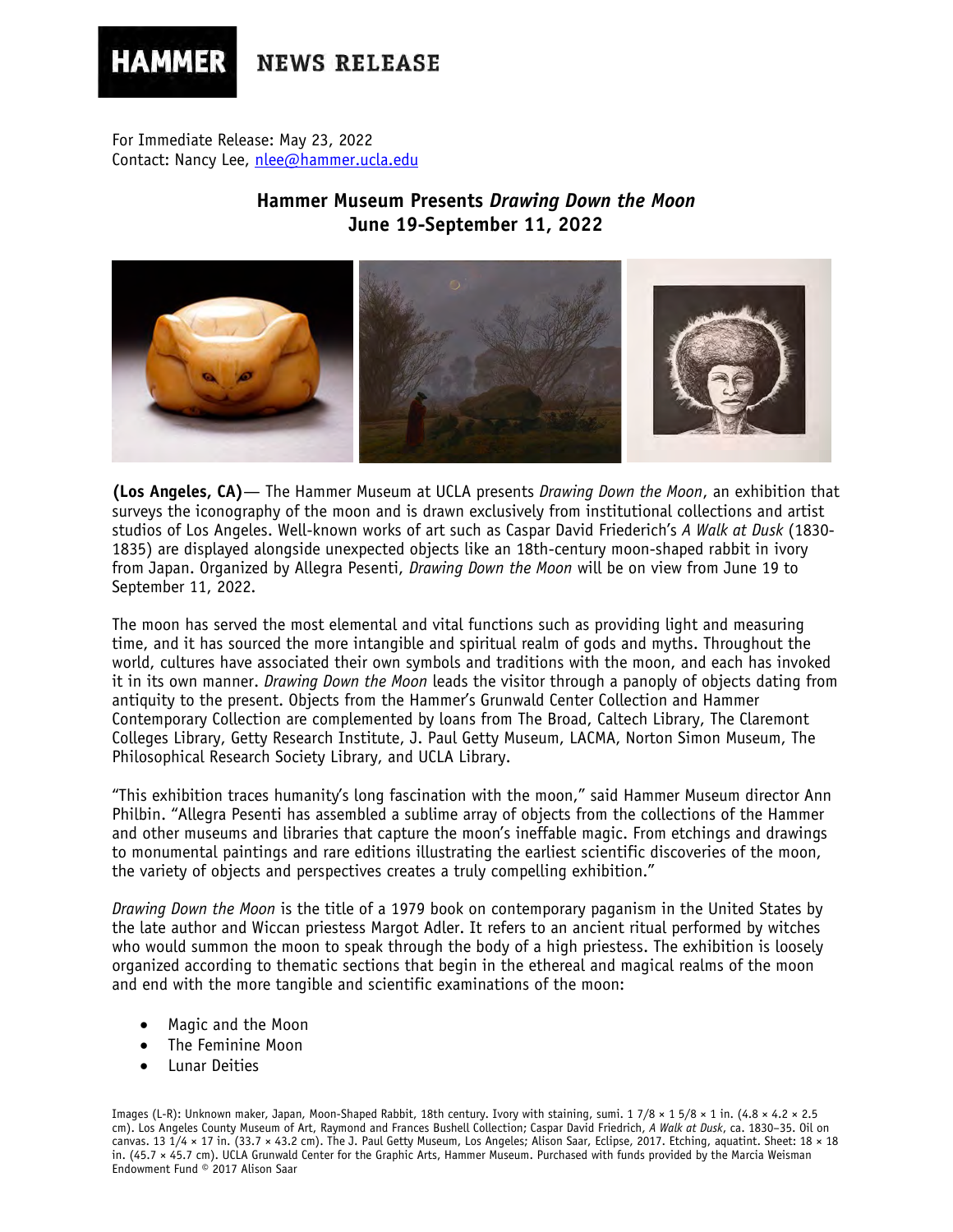- The Mystical Moon
- Worship
- Form
- The Dark Side of the Moon
- The Material Moon

Works such as Zarina's collaged rendering of the moon in pewter leaves and the 16th-century engraving *Virgin and Child on a Crescent Moon* by Hieronimous Wierix underscore the breadth of works on paper in this exhibition. Tsukioka Yoshitoshi's exceptional series of Ukiyo-e prints *One Hundred Aspects of the Moon* of 1885-92 that pays homage to the custom of 'moon-viewing' entrenched in Japanese culture, and *Luna*, a Roman bronze sculpture of the Goddess of the Moon from the 1st century BC are among the rarest works on display in the exhibition. Contemporary artists featured in *Drawing Down the Moon* include Betye Saar, who often invokes the mystical moon of voodoo rites in her assemblage works, and Laura Owens, who draws on a historical tradition of moonscapes in painting. A special selection of scientific books in the exhibition includes Galileo Galilei's groundbreaking *Siderius Nuncius* (Starry Messenger) of 1610 and Joannes Regiomontanus's *Calendarium* of 1476.

*Drawing Down the Moon* will delve into the historical trove of art and science through a quintessentially timeless subject matter. Overall, the exhibition will explore the underlying tensions between reality and fiction that the moon continues to engender today.

## **RELATED PROGRAMS**

**Curator Walk-through Sunday, June 19, 1pm** Curator Allegra Pesenti leads a walk-through of the exhibition

## **Lunchtime Art Talks**

Hammer curatorial staff members\* lead 15-minute in-person discussions on a work of art. Wednesdays at 12:30 p.m.

June 22 **James Nasmyth and James Carpenter** *The Moon: Considered as a Planet, a World, and a Satellite*, 1874 \*Matthieu Vahanian

June 29 **Chris Ofili** *Afro Lunar Lovers II*, 2005 \*Ikechukwu Onyewuenyi

August 10 **Diane Arbus** *A Castle in Disneyland, California, 1964*, 1964 \*Nicholas Barlow

August 17 **Kiki Kogelnik** *Moon Baby*, 1968 \*Matthieu Vahanian

August 24 **Marjorie Cameron** *Moon Danse*, n.d. \*Erin Christovale